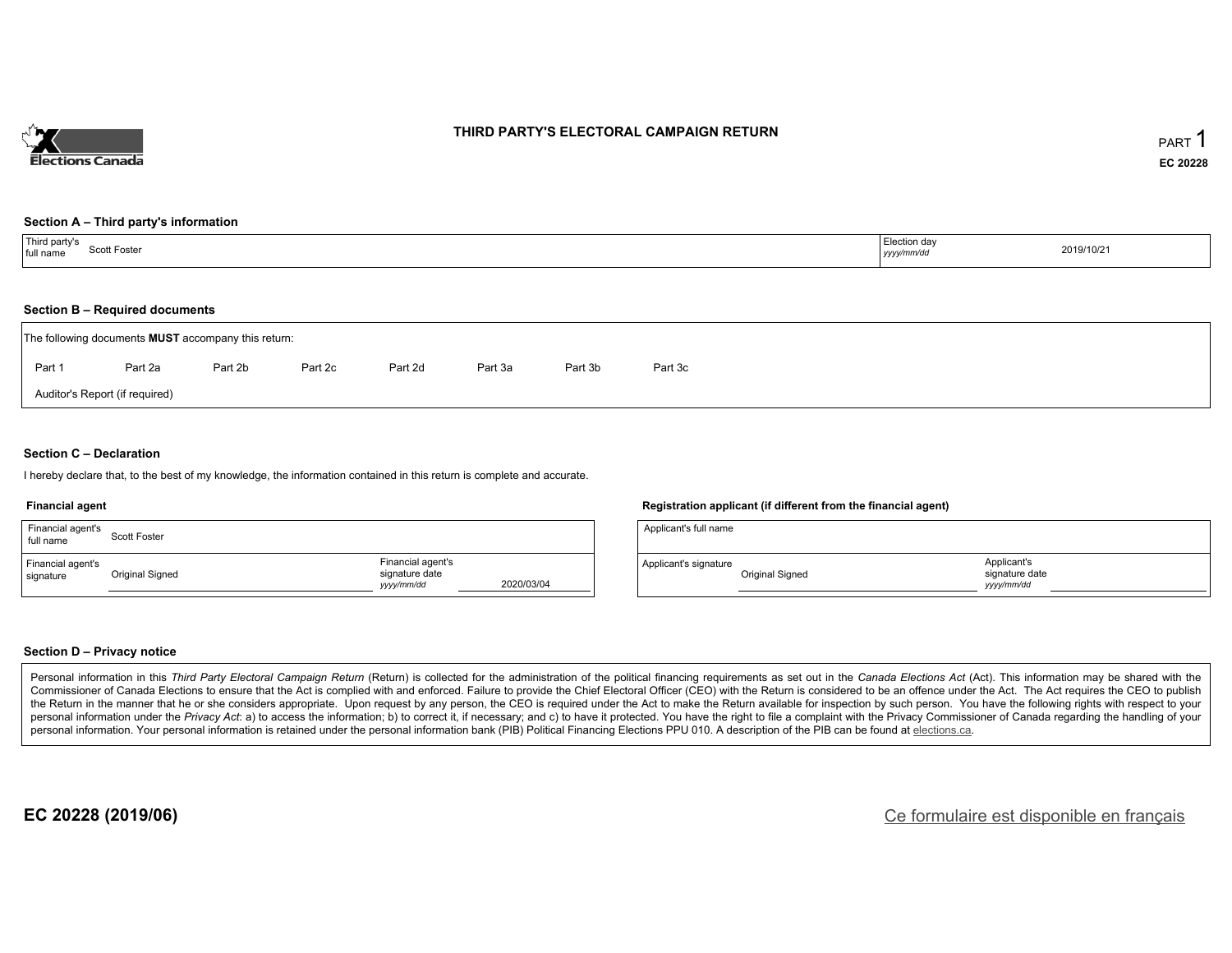

## **THIRD PARTY'S ELECTORAL CAMPAIGN RETURN HIRD PARTY'S ELECTORAL CAMPAIGN RETURN<br>Statement of monetary contributions received PART 2a PART 2a**

**EC 20228**

| No.            | Full name    | <b>Street</b><br>no. | <b>Street</b> | Apt. | City     | Prov./<br>Terr. | Postal<br>code | Date<br>received<br>yyyy/mm/dd                                                      | Individual | Business /<br>Commercial<br>organization | Government | Trade union | Corporation<br>without share<br>capital | Unincorporated<br>organization or<br>association |
|----------------|--------------|----------------------|---------------|------|----------|-----------------|----------------|-------------------------------------------------------------------------------------|------------|------------------------------------------|------------|-------------|-----------------------------------------|--------------------------------------------------|
|                |              |                      |               |      |          |                 |                |                                                                                     | \$         | \$                                       | \$         | \$          | \$                                      | \$                                               |
|                | Scott Foster |                      |               |      | Kingston | ON              | <b>K7L5C8</b>  | 2019/10/07                                                                          | 56.50      |                                          |            |             |                                         |                                                  |
| $\overline{2}$ | Scott Foster |                      |               |      | Kingston | ON              | <b>K7L5C8</b>  | 2019/11/27                                                                          | 87.01      |                                          |            |             |                                         |                                                  |
|                |              |                      |               |      |          |                 |                |                                                                                     |            |                                          |            |             |                                         |                                                  |
|                |              |                      |               |      |          |                 |                |                                                                                     |            |                                          |            |             |                                         |                                                  |
|                |              |                      |               |      |          |                 |                |                                                                                     |            |                                          |            |             |                                         |                                                  |
|                |              |                      |               |      |          |                 |                |                                                                                     |            |                                          |            |             |                                         |                                                  |
|                |              |                      |               |      |          |                 |                |                                                                                     |            |                                          |            |             |                                         |                                                  |
|                |              |                      |               |      |          |                 |                |                                                                                     |            |                                          |            |             |                                         |                                                  |
|                |              |                      |               |      |          |                 |                |                                                                                     |            |                                          |            |             |                                         |                                                  |
|                |              |                      |               |      |          |                 |                |                                                                                     |            |                                          |            |             |                                         |                                                  |
|                |              |                      |               |      |          |                 |                |                                                                                     |            |                                          |            |             |                                         |                                                  |
|                |              |                      |               |      |          |                 |                |                                                                                     |            |                                          |            |             |                                         |                                                  |
|                |              |                      |               |      |          |                 |                |                                                                                     |            |                                          |            |             |                                         |                                                  |
|                |              |                      |               |      |          |                 |                |                                                                                     |            |                                          |            |             |                                         |                                                  |
|                |              |                      |               |      |          |                 |                | Totals carried forward from previous page \$                                        |            |                                          |            |             |                                         |                                                  |
|                |              |                      |               |      |          |                 |                | Total amount of monetary contributions by contributors who gave over \$200 (A)      |            |                                          |            |             |                                         |                                                  |
|                |              |                      |               |      |          |                 |                | Number of contributors who gave over \$200                                          |            |                                          |            |             |                                         |                                                  |
|                |              |                      |               |      |          |                 |                | Total amount of monetary contributions by contributors who gave \$200 or less $(B)$ | 2.00       |                                          |            |             |                                         |                                                  |
|                |              |                      |               |      |          |                 |                | Number of contributors who gave \$200 or less                                       |            |                                          |            |             |                                         |                                                  |
|                |              |                      |               |      |          |                 |                | Total amount of all monetary contributions (A+B)                                    | 143.51     |                                          |            |             |                                         |                                                  |
|                |              |                      |               |      |          |                 |                |                                                                                     |            |                                          |            |             |                                         |                                                  |
|                |              |                      |               |      |          |                 |                | Number of contributors who gave monetary contributions                              |            |                                          |            |             |                                         |                                                  |

|  | Third<br>l partv | -oste<br>--------- | ∍ction da∖<br>,,,,, | 019/10/21 | ∽au |  | וש |  |
|--|------------------|--------------------|---------------------|-----------|-----|--|----|--|
|--|------------------|--------------------|---------------------|-----------|-----|--|----|--|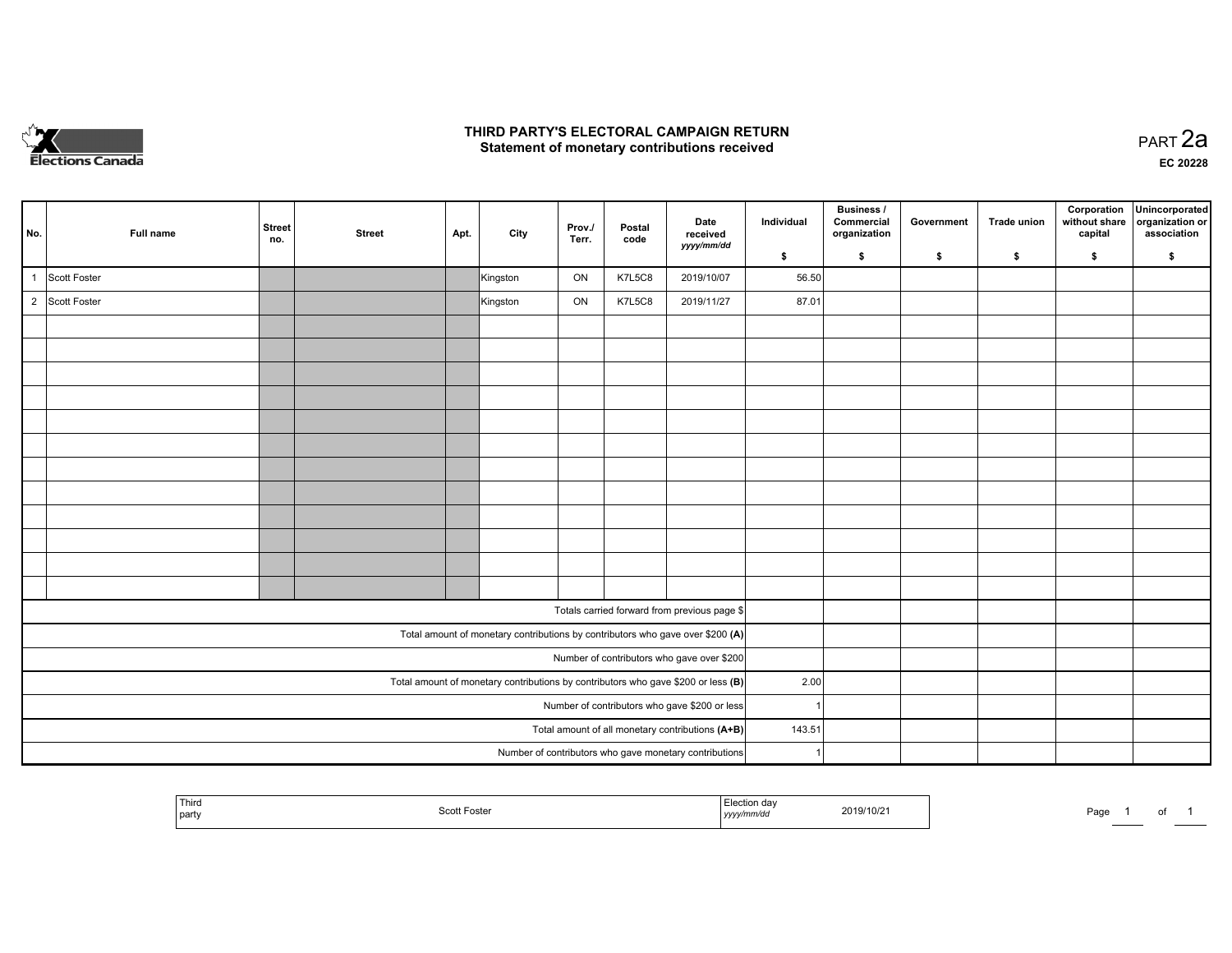

## **THIRD PARTY'S ELECTORAL CAMPAIGN RETURN**  THIRD PARTY'S ELECTORAL CAMPAIGN RETURN<br>Statement of non-monetary contributions received

| No. | Full name | <b>Street</b><br>no. | <b>Street</b> | Apt. | City | Prov.<br>Terr. | Postal<br>code | Date<br>received<br>yyyy/mm/dd                                                          | Individual | <b>Business /</b><br>Commercial<br>organization | Government | Trade union | Corporation<br>without share<br>capital | Unincorporated<br>organization or<br>association |
|-----|-----------|----------------------|---------------|------|------|----------------|----------------|-----------------------------------------------------------------------------------------|------------|-------------------------------------------------|------------|-------------|-----------------------------------------|--------------------------------------------------|
|     |           |                      |               |      |      |                |                |                                                                                         | \$         | \$                                              | \$         | \$          | \$                                      | \$                                               |
|     |           |                      |               |      |      |                |                |                                                                                         |            |                                                 |            |             |                                         |                                                  |
|     |           |                      |               |      |      |                |                |                                                                                         |            |                                                 |            |             |                                         |                                                  |
|     |           |                      |               |      |      |                |                |                                                                                         |            |                                                 |            |             |                                         |                                                  |
|     |           |                      |               |      |      |                |                |                                                                                         |            |                                                 |            |             |                                         |                                                  |
|     |           |                      |               |      |      |                |                |                                                                                         |            |                                                 |            |             |                                         |                                                  |
|     |           |                      |               |      |      |                |                |                                                                                         |            |                                                 |            |             |                                         |                                                  |
|     |           |                      |               |      |      |                |                |                                                                                         |            |                                                 |            |             |                                         |                                                  |
|     |           |                      |               |      |      |                |                |                                                                                         |            |                                                 |            |             |                                         |                                                  |
|     |           |                      |               |      |      |                |                |                                                                                         |            |                                                 |            |             |                                         |                                                  |
|     |           |                      |               |      |      |                |                |                                                                                         |            |                                                 |            |             |                                         |                                                  |
|     |           |                      |               |      |      |                |                |                                                                                         |            |                                                 |            |             |                                         |                                                  |
|     |           |                      |               |      |      |                |                |                                                                                         |            |                                                 |            |             |                                         |                                                  |
|     |           |                      |               |      |      |                |                |                                                                                         |            |                                                 |            |             |                                         |                                                  |
|     |           |                      |               |      |      |                |                |                                                                                         |            |                                                 |            |             |                                         |                                                  |
|     |           |                      |               |      |      |                |                |                                                                                         |            |                                                 |            |             |                                         |                                                  |
|     |           |                      |               |      |      |                |                | Totals carried forward from previous page \$                                            |            |                                                 |            |             |                                         |                                                  |
|     |           |                      |               |      |      |                |                | Total amount of non-monetary contributions by contributors who gave over \$200 (A)      |            |                                                 |            |             |                                         |                                                  |
|     |           |                      |               |      |      |                |                | Number of contributors who gave over \$200                                              |            |                                                 |            |             |                                         |                                                  |
|     |           |                      |               |      |      |                |                | Total amount of non-monetary contributions by contributors who gave \$200 or less $(B)$ |            |                                                 |            |             |                                         |                                                  |
|     |           |                      |               |      |      |                |                | Number of contributors who gave \$200 or less                                           |            |                                                 |            |             |                                         |                                                  |
|     |           |                      |               |      |      |                |                | Total amount of all non-monetary contributions (A+B)                                    |            |                                                 |            |             |                                         |                                                  |
|     |           |                      |               |      |      |                |                | Number of contributors who gave non-monetary contributions                              |            |                                                 |            |             |                                         |                                                  |
|     |           |                      |               |      |      |                |                |                                                                                         |            |                                                 |            |             |                                         |                                                  |

| <sup>!</sup> Third<br>tion dav<br>2019/10/21<br>Scott<br>Foster<br>.<br>party<br>  yyyy | Page |  |
|-----------------------------------------------------------------------------------------|------|--|
|-----------------------------------------------------------------------------------------|------|--|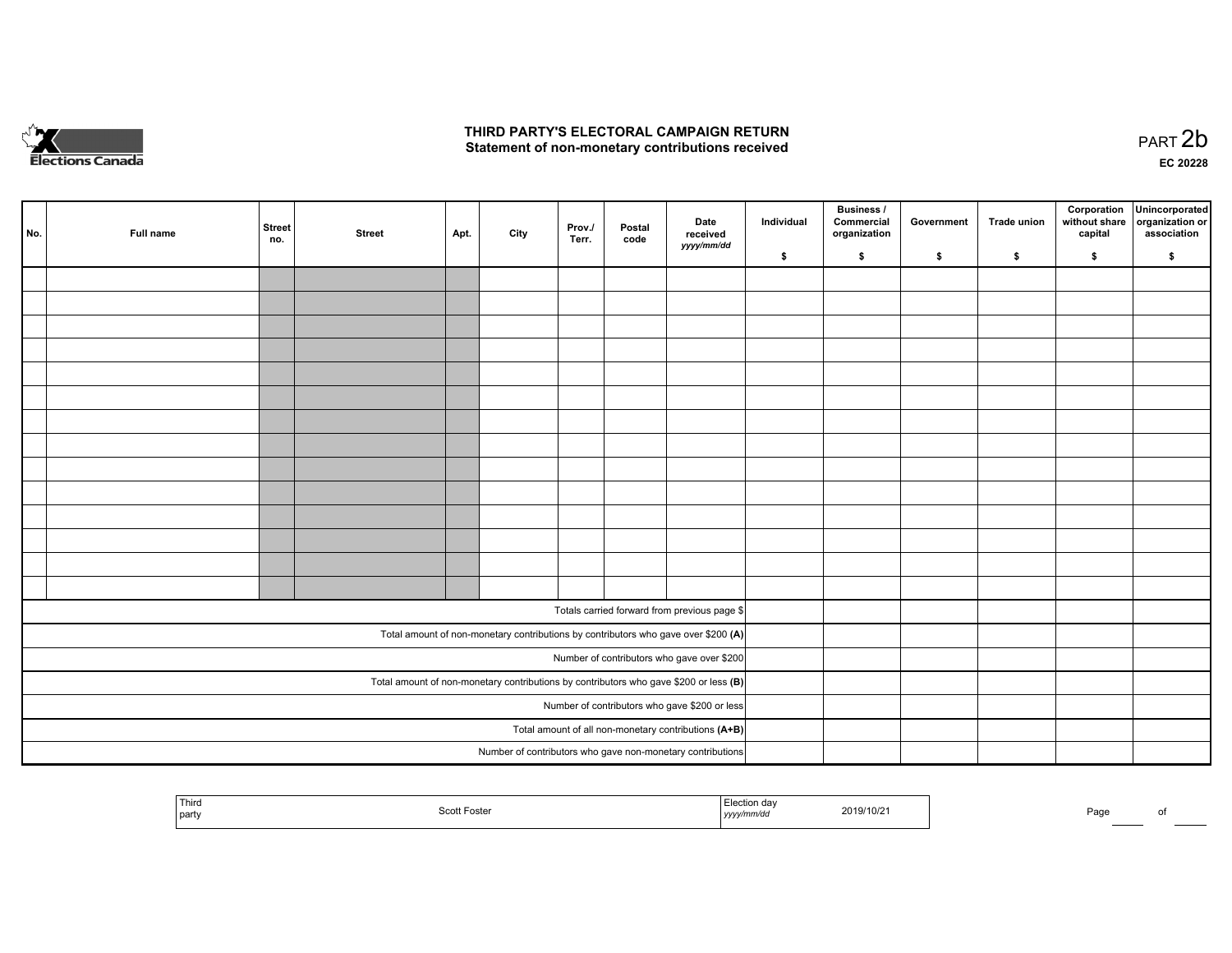

## **THIRD PARTY'S ELECTORAL CAMPAIGN RETURN STATE:** PRACT OF OPPRESS TO PART 2C STATE STATE STATE STATE STATE STATE STATE STATE STATE STATE STATE STATE STA<br>PART 2C Statement of operating loans received

**EC 20228**

| No. | Full name | <b>Street</b><br>no. | <b>Street</b> | Apt. | City | Prov./<br>Terr. | Postal<br>code | Date<br>received                                                | Individual | <b>Business /</b><br>Commercial<br>organization | Government | <b>Trade union</b> | Corporation<br>capital | Unincorporated<br>without share organization or<br>association |
|-----|-----------|----------------------|---------------|------|------|-----------------|----------------|-----------------------------------------------------------------|------------|-------------------------------------------------|------------|--------------------|------------------------|----------------------------------------------------------------|
|     |           |                      |               |      |      |                 |                | yyyy/mm/dd                                                      | \$         | \$                                              | \$         | \$                 | \$                     | \$                                                             |
|     |           |                      |               |      |      |                 |                |                                                                 |            |                                                 |            |                    |                        |                                                                |
|     |           |                      |               |      |      |                 |                |                                                                 |            |                                                 |            |                    |                        |                                                                |
|     |           |                      |               |      |      |                 |                |                                                                 |            |                                                 |            |                    |                        |                                                                |
|     |           |                      |               |      |      |                 |                |                                                                 |            |                                                 |            |                    |                        |                                                                |
|     |           |                      |               |      |      |                 |                |                                                                 |            |                                                 |            |                    |                        |                                                                |
|     |           |                      |               |      |      |                 |                |                                                                 |            |                                                 |            |                    |                        |                                                                |
|     |           |                      |               |      |      |                 |                |                                                                 |            |                                                 |            |                    |                        |                                                                |
|     |           |                      |               |      |      |                 |                |                                                                 |            |                                                 |            |                    |                        |                                                                |
|     |           |                      |               |      |      |                 |                |                                                                 |            |                                                 |            |                    |                        |                                                                |
|     |           |                      |               |      |      |                 |                |                                                                 |            |                                                 |            |                    |                        |                                                                |
|     |           |                      |               |      |      |                 |                |                                                                 |            |                                                 |            |                    |                        |                                                                |
|     |           |                      |               |      |      |                 |                |                                                                 |            |                                                 |            |                    |                        |                                                                |
|     |           |                      |               |      |      |                 |                |                                                                 |            |                                                 |            |                    |                        |                                                                |
|     |           |                      |               |      |      |                 |                |                                                                 |            |                                                 |            |                    |                        |                                                                |
|     |           |                      |               |      |      |                 |                | Totals carried forward from previous page \$                    |            |                                                 |            |                    |                        |                                                                |
|     |           |                      |               |      |      |                 |                | Total amount of loans by lenders who provided over \$200 (A)    |            |                                                 |            |                    |                        |                                                                |
|     |           |                      |               |      |      |                 |                | Number of lenders who provided over \$200                       |            |                                                 |            |                    |                        |                                                                |
|     |           |                      |               |      |      |                 |                | Total amount of loans by lenders who provided \$200 or less (B) |            |                                                 |            |                    |                        |                                                                |
|     |           |                      |               |      |      |                 |                | Number of lenders who provided \$200 or less                    |            |                                                 |            |                    |                        |                                                                |
|     |           |                      |               |      |      |                 |                | Total amount of all loans (A+B)                                 |            |                                                 |            |                    |                        |                                                                |
|     |           |                      |               |      |      |                 |                | Number of all lenders who provided loans                        |            |                                                 |            |                    |                        |                                                                |

|  | Third<br>party | Foste<br>ഫ∩ | CC N<br>јуууу. | 019/10/2' |  | Pac |  |
|--|----------------|-------------|----------------|-----------|--|-----|--|
|--|----------------|-------------|----------------|-----------|--|-----|--|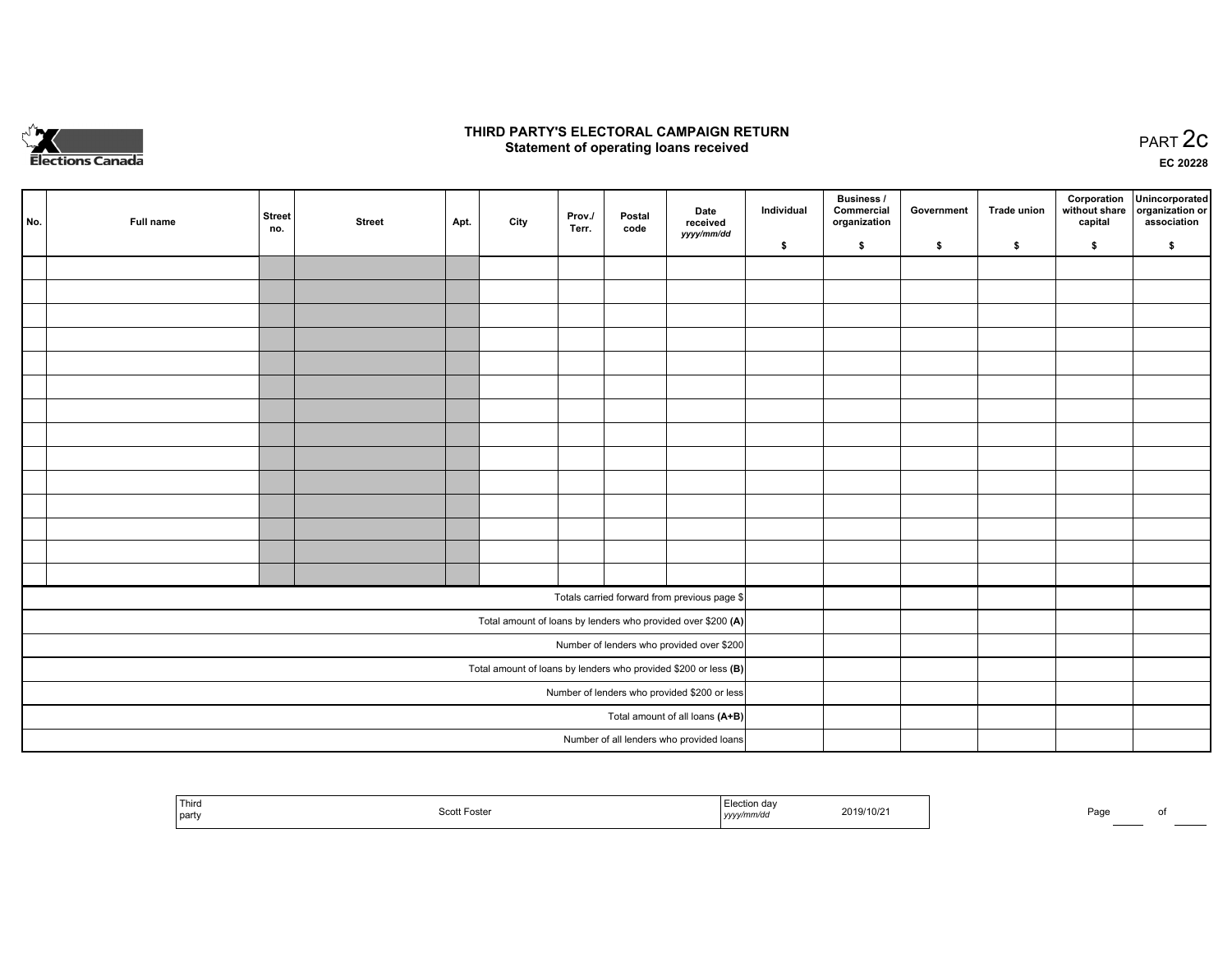

# **THIRD PARTY'S ELECTORAL CAMPAIGN RETURN S** ELECTORAL CAMPAIGN RETURN<br>Summary of inflows PART 2d

| No.   | Type of contributor / lender                 | Monetary<br>contributions<br>(Part 2a) | Non-monetary<br>contributions<br>(Part 2b) | Loans<br>(Part 2c) | <b>Total</b> | Number of<br>contributors and<br>lenders |
|-------|----------------------------------------------|----------------------------------------|--------------------------------------------|--------------------|--------------|------------------------------------------|
|       |                                              | \$                                     | \$                                         | \$                 | \$           |                                          |
| 1.    | Individuals                                  | 143.51                                 |                                            |                    | 143.51       |                                          |
|       | 2. Businesses / Commercial organizations     |                                        |                                            |                    |              |                                          |
| 3.    | Governments                                  |                                        |                                            |                    |              |                                          |
| 4.    | Trade unions                                 |                                        |                                            |                    |              |                                          |
| 5.    | Corporations without share capital           |                                        |                                            |                    |              |                                          |
| 6.    | Unincorporated organizations or associations |                                        |                                            |                    |              |                                          |
|       | 7.   Total (items 1 to 6)                    | 143.51                                 |                                            |                    | 143.51       |                                          |
| Total |                                              |                                        |                                            |                    |              |                                          |
|       | 8. Amount of third party's resources used    |                                        |                                            |                    |              |                                          |
|       | 9. Grand total (items $7$ and $8$ )          | 143.51                                 |                                            |                    | 143.51       |                                          |

| ' Third<br>party | <b>Scott</b><br>Foster<br>. | ∟dection dav<br>.<br>yyyy/mm/dd | 2019/10/21 |
|------------------|-----------------------------|---------------------------------|------------|
|------------------|-----------------------------|---------------------------------|------------|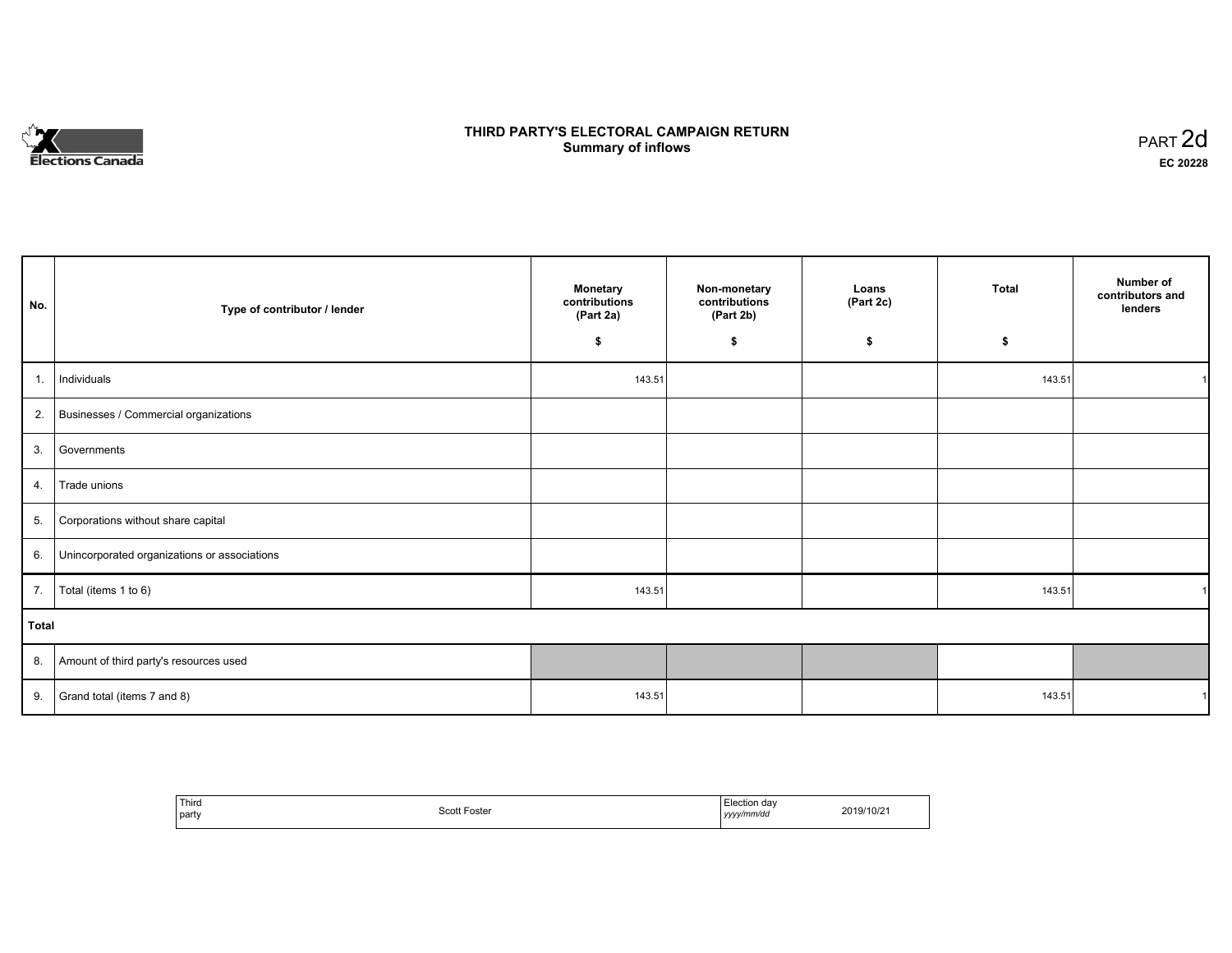

# **THIRD PARTY'S ELECTORAL CAMPAIGN RETURN Statement of expenses incurred for regulated activities that take place during the pre-election period**  *(Only applicable to a fixed-date general election)*

PART 3a **EC 20228**

For a list of expense types, expense categories and expense subcategories, refer to Annex II in the Instructions.

| No.            | Date<br>incurred<br>yyyy/mm/dd | <b>ED Code</b><br>(if applicable) | Supplier                  | <b>Expense type</b> | <b>Expense</b><br>category | Expense<br>subcategory | <b>Starting date</b><br>of activity,<br>advertisement<br>or survey<br>yyyy/mm/dd | <b>Ending date</b><br>of activity,<br>advertisement<br>or survey<br>yyyy/mm/dd | Place of activity or<br>advertisement        | <b>Expense amount</b><br>\$ |
|----------------|--------------------------------|-----------------------------------|---------------------------|---------------------|----------------------------|------------------------|----------------------------------------------------------------------------------|--------------------------------------------------------------------------------|----------------------------------------------|-----------------------------|
| $\overline{1}$ | 2019/10/07                     | 30-544                            | <b>WTC Communications</b> | website             | website hosting            | website hosting        | 2019/10/07                                                                       | 2019/11/27                                                                     | Kingston, Ontario                            | 56.50                       |
| $\overline{2}$ | 2019/11/27                     | 30-544                            | <b>WTC Communications</b> | website             | website hosting            | website hosting        | 2019/11/27                                                                       | 2019/11/27                                                                     | Kingston, Ontario                            | 87.01                       |
|                |                                |                                   |                           |                     |                            |                        |                                                                                  |                                                                                |                                              |                             |
|                |                                |                                   |                           |                     |                            |                        |                                                                                  |                                                                                |                                              |                             |
|                |                                |                                   |                           |                     |                            |                        |                                                                                  |                                                                                |                                              |                             |
|                |                                |                                   |                           |                     |                            |                        |                                                                                  |                                                                                |                                              |                             |
|                |                                |                                   |                           |                     |                            |                        |                                                                                  |                                                                                |                                              |                             |
|                |                                |                                   |                           |                     |                            |                        |                                                                                  |                                                                                |                                              |                             |
|                |                                |                                   |                           |                     |                            |                        |                                                                                  |                                                                                |                                              |                             |
|                |                                |                                   |                           |                     |                            |                        |                                                                                  |                                                                                |                                              |                             |
|                |                                |                                   |                           |                     |                            |                        |                                                                                  |                                                                                |                                              |                             |
|                |                                |                                   |                           |                     |                            |                        |                                                                                  |                                                                                |                                              |                             |
|                |                                |                                   |                           |                     |                            |                        |                                                                                  |                                                                                |                                              |                             |
|                |                                |                                   |                           |                     |                            |                        |                                                                                  |                                                                                |                                              |                             |
|                |                                |                                   |                           |                     |                            |                        |                                                                                  |                                                                                |                                              |                             |
|                |                                |                                   |                           |                     |                            |                        |                                                                                  |                                                                                |                                              |                             |
|                |                                |                                   |                           |                     |                            |                        |                                                                                  |                                                                                |                                              |                             |
|                |                                |                                   |                           |                     |                            |                        |                                                                                  |                                                                                | Totals carried forward from previous page \$ |                             |
| Total \$       |                                |                                   |                           |                     |                            | 143.51                 |                                                                                  |                                                                                |                                              |                             |

| Third<br>party | Scott Foster | <b>Election day</b><br>2019/10/2<br>.<br>yyyy <i>nnnv</i> uo | Pag |
|----------------|--------------|--------------------------------------------------------------|-----|
|----------------|--------------|--------------------------------------------------------------|-----|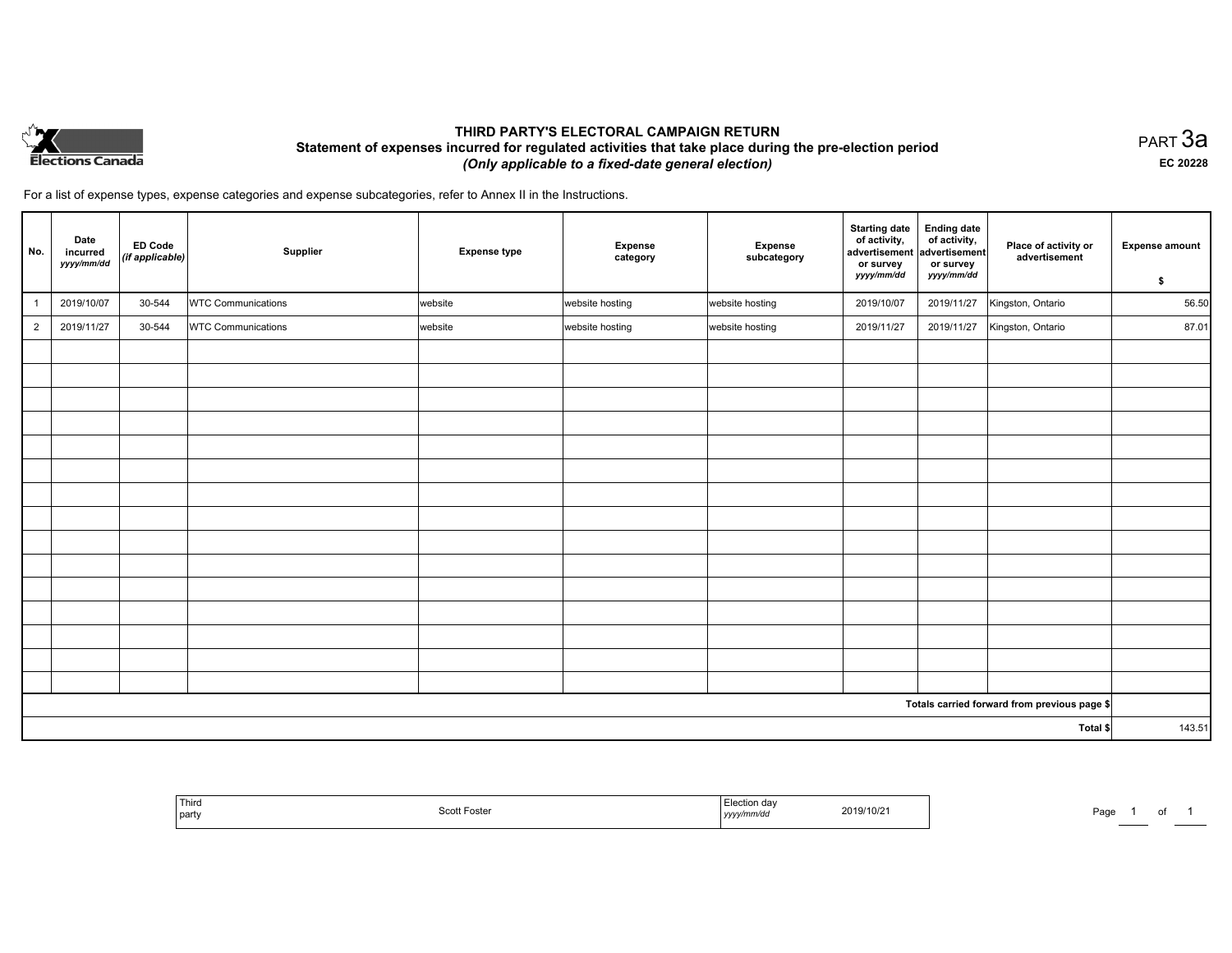

# **THIRD PARTY'S ELECTORAL CAMPAIGN RETURN Statement of expenses incurred for regulated activities that take place during the election period**<br>PART  $3b$

**EC 20228**

For a list of expense types, expense categories and expense subcategories, refer to Annex II in the Instructions.

| No.      | Date<br>incurred<br>yyyy/mm/dd | ED Code<br>(if applicable) | Supplier | <b>Expense type</b> | Expense<br>category | Expense<br>subcategory | Starting date Ending date<br>of activity, of activity,<br>advertisement advertisement<br>or survey<br>yyyy/mm/dd | or survey<br><i>yyyy/mm/dd</i> | Place of activity or<br>advertisement        | <b>Expense amount</b><br>\$ |
|----------|--------------------------------|----------------------------|----------|---------------------|---------------------|------------------------|------------------------------------------------------------------------------------------------------------------|--------------------------------|----------------------------------------------|-----------------------------|
|          |                                |                            |          |                     |                     |                        |                                                                                                                  |                                |                                              |                             |
|          |                                |                            |          |                     |                     |                        |                                                                                                                  |                                |                                              |                             |
|          |                                |                            |          |                     |                     |                        |                                                                                                                  |                                |                                              |                             |
|          |                                |                            |          |                     |                     |                        |                                                                                                                  |                                |                                              |                             |
|          |                                |                            |          |                     |                     |                        |                                                                                                                  |                                |                                              |                             |
|          |                                |                            |          |                     |                     |                        |                                                                                                                  |                                |                                              |                             |
|          |                                |                            |          |                     |                     |                        |                                                                                                                  |                                |                                              |                             |
|          |                                |                            |          |                     |                     |                        |                                                                                                                  |                                |                                              |                             |
|          |                                |                            |          |                     |                     |                        |                                                                                                                  |                                |                                              |                             |
|          |                                |                            |          |                     |                     |                        |                                                                                                                  |                                |                                              |                             |
|          |                                |                            |          |                     |                     |                        |                                                                                                                  |                                |                                              |                             |
|          |                                |                            |          |                     |                     |                        |                                                                                                                  |                                |                                              |                             |
|          |                                |                            |          |                     |                     |                        |                                                                                                                  |                                |                                              |                             |
|          |                                |                            |          |                     |                     |                        |                                                                                                                  |                                |                                              |                             |
|          |                                |                            |          |                     |                     |                        |                                                                                                                  |                                |                                              |                             |
|          |                                |                            |          |                     |                     |                        |                                                                                                                  |                                |                                              |                             |
|          |                                |                            |          |                     |                     |                        |                                                                                                                  |                                |                                              |                             |
|          |                                |                            |          |                     |                     |                        |                                                                                                                  |                                | Totals carried forward from previous page \$ |                             |
| Total \$ |                                |                            |          |                     |                     |                        |                                                                                                                  |                                |                                              |                             |

|  | Third<br>__<br>  party | ิบธเธ<br>,,,,,, | <br>,,,,, | $\sim$<br>/10/21<br>$\sim$ |  | Pag. |  |
|--|------------------------|-----------------|-----------|----------------------------|--|------|--|
|--|------------------------|-----------------|-----------|----------------------------|--|------|--|